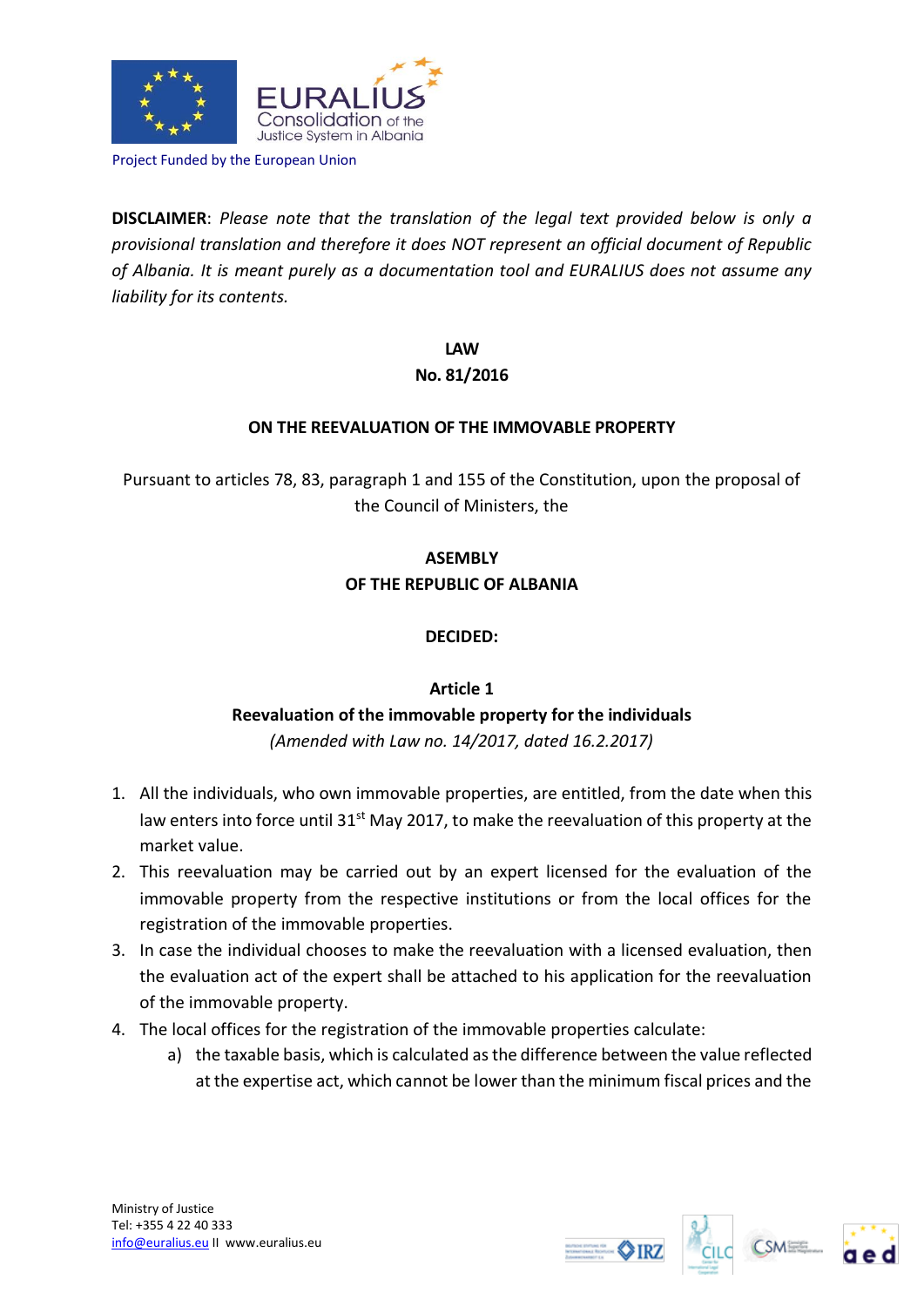value of the property of the registered act or of the reevaluated value for which the taxation is paid;

- b) the taxation that the individual shall pay to register this reevaluation.
- 5. In case the individual chooses that the reevaluation shall be carried out by the office of the registration of the immovable properties, with the minimum fiscal prices in force, then this fact is expressed in the form that is enclosed to his application for reevaluation.
- 6. In the case provided for in paragraph 5 of this article, the local offices of the registration of the immovable properties calculate:
	- a) the taxable basis, which is calculated as the difference between the value which results from the reevaluation with the minimum fiscal prices in force and the value of the property of the registered act or of the reevaluated value, for which the taxation is paid;
	- b) the taxation that the individual shall pay to register this reevaluation.
- 7. In the cases when the immovable property results registered without a contract of sale, then the registration value, in the offices of the registration of the immovable properties shall be considered the value of the minimum fiscal prices at the moment of the registration of the act on winning the ownership.
- 8. The taxation that shall be paid for the registration of this reevaluation is 2% of the taxable basis, which is determined according to paragraphs 4 and 6 of this article.
- 9. For the cases of the transfer of the right of the ownership on the immovable properties, pursuant to the law "On the taxation on the incomes", carried out after the reevaluation, the taxation is calculated according to the norms in force on the profit realized as a difference of the value at the moment of the transfer of the ownership right, with the revaluated value for which the taxation is paid.

#### **Article 2**

## **Reevaluation of the immovable properties for legal persons**  *(Amended with Law no. 17/2017, dated 16.2.2017)*

- 1. The legal persons with immovable properties at a lower value than the one of the market, registered at their financial statements, are entitled to make the reevaluation with the value of the market of these properties within the period of the implementation of this law.
- 2. The reevaluation with the trade value is done by independent experts, licensed for the evaluation of the property by the respective institutions.